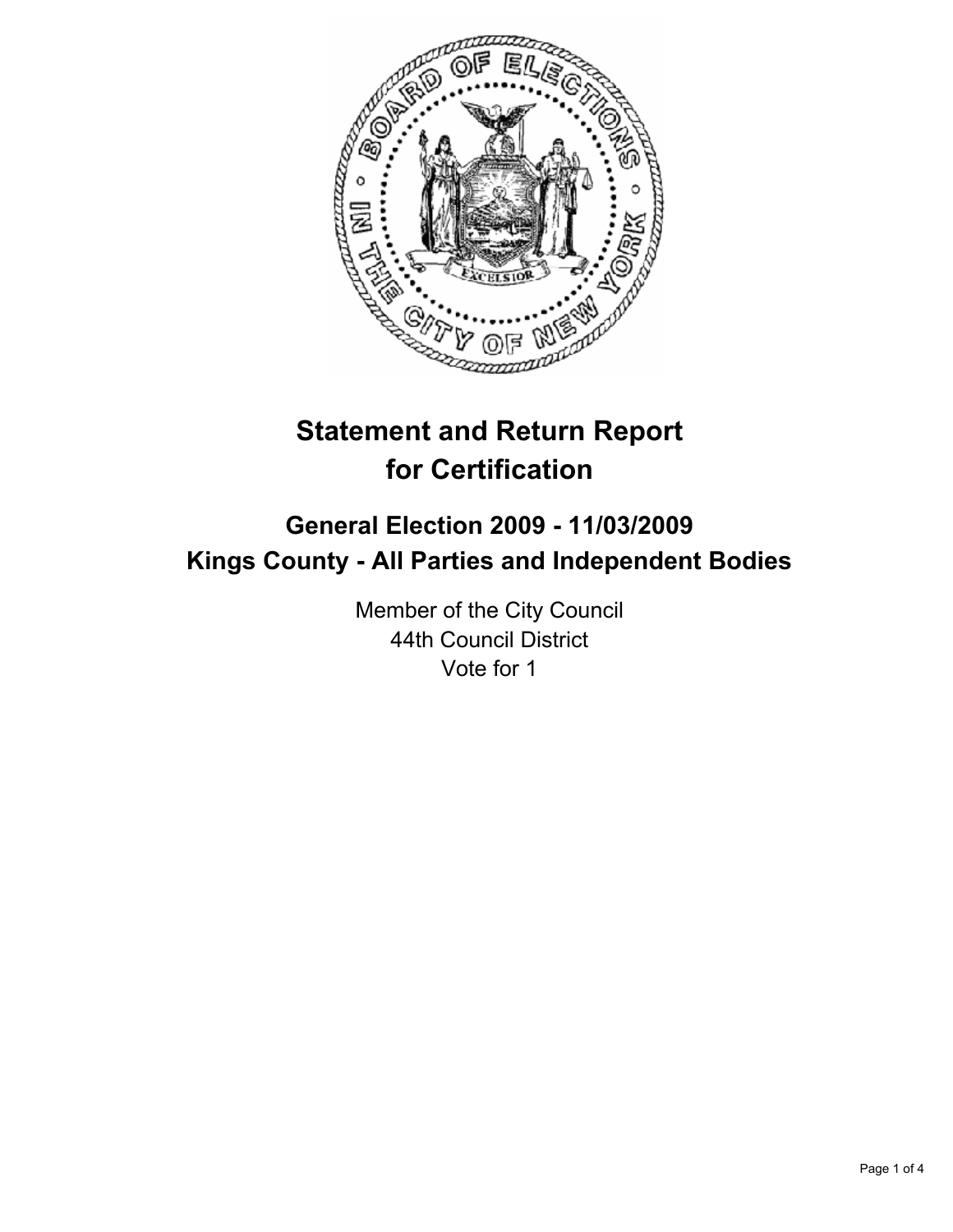

## **Assembly District 44**

| PUBLIC COUNTER               | 2,108 |
|------------------------------|-------|
| <b>EMERGENCY</b>             | 0     |
| ABSENTEE/MILITARY            | 67    |
| <b>AFFIDAVIT</b>             | 38    |
| <b>Total Ballots</b>         | 2,213 |
| SIMCHA FELDER (DEMOCRATIC)   | 957   |
| SIMCHA FELDER (REPUBLICAN)   | 599   |
| SIMCHA FELDER (CONSERVATIVE) | 111   |
| <b>Total Votes</b>           | 1,667 |
| Unrecorded                   | 546   |

## **Assembly District 45**

| PUBLIC COUNTER               | 1,439 |
|------------------------------|-------|
| <b>EMERGENCY</b>             | 0     |
| ABSENTEE/MILITARY            | 15    |
| <b>AFFIDAVIT</b>             | 18    |
| <b>Total Ballots</b>         | 1,472 |
| SIMCHA FELDER (DEMOCRATIC)   | 563   |
| SIMCHA FELDER (REPUBLICAN)   | 553   |
| SIMCHA FELDER (CONSERVATIVE) | 100   |
| <b>Total Votes</b>           | 1,216 |
| Unrecorded                   | 256   |

#### **Assembly District 47**

| PUBLIC COUNTER               | 4,258 |
|------------------------------|-------|
| <b>EMERGENCY</b>             | 69    |
| ABSENTEE/MILITARY            | 80    |
| AFFIDAVIT                    | 41    |
| <b>Total Ballots</b>         | 4,448 |
| SIMCHA FELDER (DEMOCRATIC)   | 1,633 |
| SIMCHA FELDER (REPUBLICAN)   | 1,156 |
| SIMCHA FELDER (CONSERVATIVE) | 186   |
| SAM SPIRGEL (WRITE-IN)       |       |
| <b>Total Votes</b>           | 2,976 |
| Unrecorded                   | 1.472 |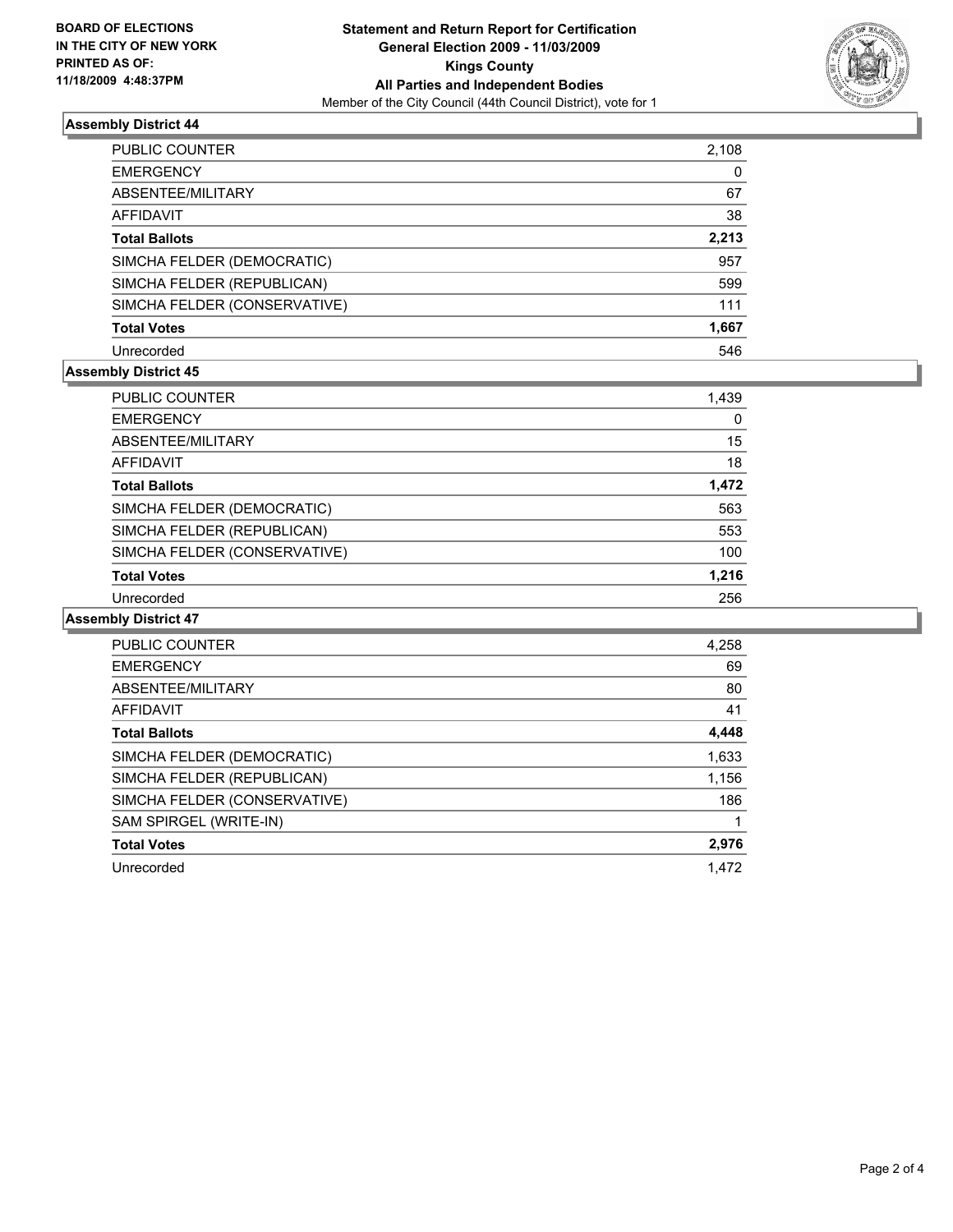

## **Assembly District 48**

| PUBLIC COUNTER               | 9,149        |
|------------------------------|--------------|
| <b>EMERGENCY</b>             | 457          |
| ABSENTEE/MILITARY            | 112          |
| <b>AFFIDAVIT</b>             | 120          |
| <b>Total Ballots</b>         | 9,838        |
| SIMCHA FELDER (DEMOCRATIC)   | 3,944        |
| SIMCHA FELDER (REPUBLICAN)   | 3,876        |
| SIMCHA FELDER (CONSERVATIVE) | 909          |
| G. WAXLER (WRITE-IN)         | 1            |
| JOHN DOE (WRITE-IN)          | 4            |
| MICHAEL SPREI (WRITE-IN)     | 2            |
| MICHEAL SPREL (WRITE-IN)     | $\mathbf{1}$ |
| <b>Total Votes</b>           | 8,737        |
| Unrecorded                   | 1.101        |

**Assembly District 49**

| PUBLIC COUNTER                   | 4,775 |
|----------------------------------|-------|
| <b>EMERGENCY</b>                 | 23    |
| ABSENTEE/MILITARY                | 51    |
| AFFIDAVIT                        | 67    |
| <b>Total Ballots</b>             | 4,916 |
| SIMCHA FELDER (DEMOCRATIC)       | 1,792 |
| SIMCHA FELDER (REPUBLICAN)       | 1,570 |
| SIMCHA FELDER (CONSERVATIVE)     | 262   |
| <b>GEDALIA WAXLER (WRITE-IN)</b> |       |
| MELINDA KATZ (WRITE-IN)          |       |
| <b>Total Votes</b>               | 3,626 |
| Unrecorded                       | 1,290 |